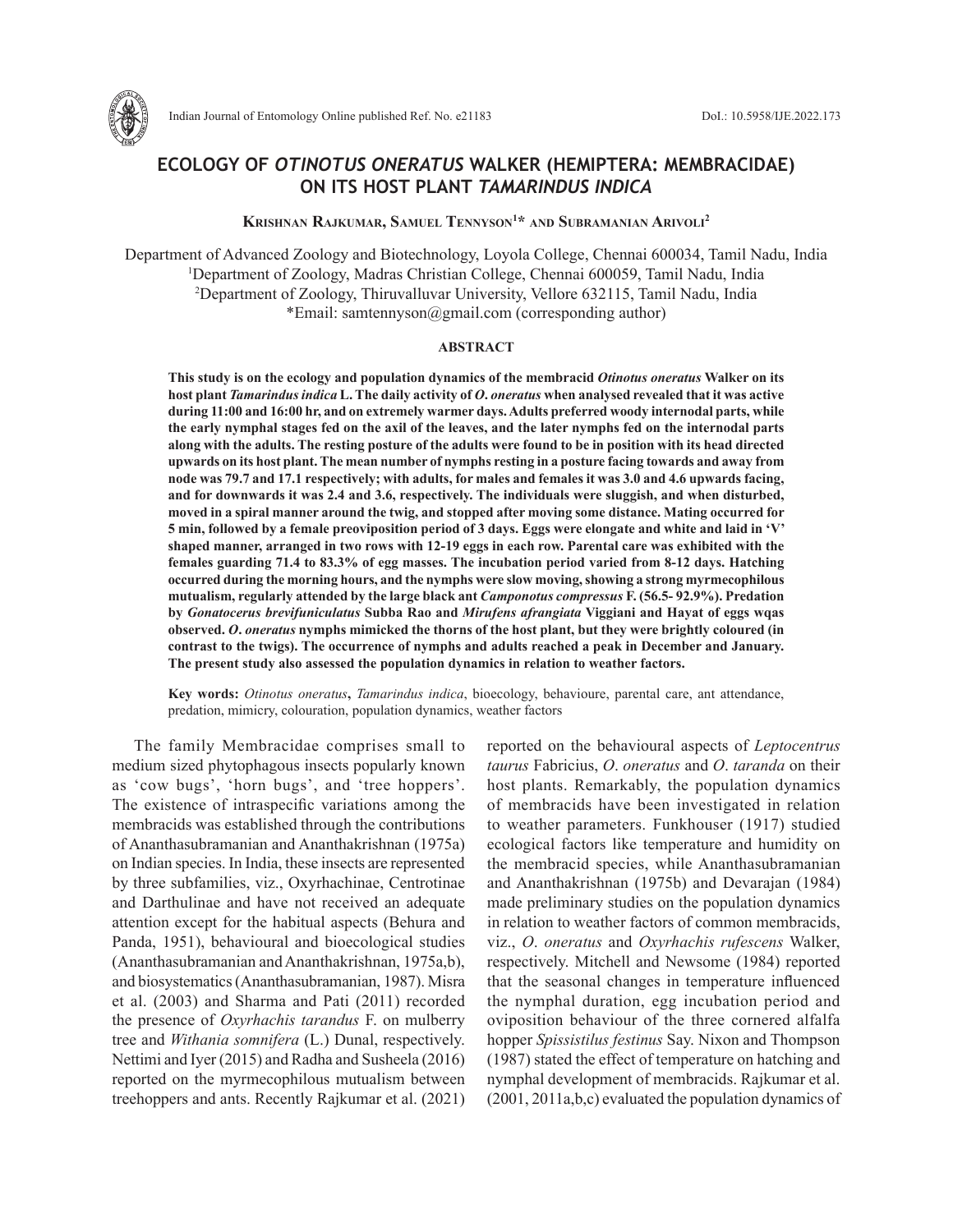three membracids, viz., *L*. *taurus*, *O*. *oneratus*, and *O*. *taranda*. The association between the membracid and the host plant is so characteristic that the knowledge of the one is sufficient to recognise the other. Though this statement holds well for several species of Indian membracids, the species in the present study is polyphagous. Consequently, the present research has documented its report on the behavioural, bioecological and population dynamics aspects of *O*. *oneratus* on its host plant *T*. *indica*.

### **MATERIALS AND METHODS**

The membracid, *O*. *oneratus* was studied by regular field observations, and collection was done by hand picking every fortnight by choosing ten twigs of *T*. *indica* in and around Binny Quarters at Pattalam near Perambur Barracks road, Chennai, Tamil Nadu, India (13.1180566°N, 80.2404789°E) for a period of eight months from September 2018 to April 2019. The glass tube enclosure method was used to study the bioecological and behavioural aspects, viz., feeding, resting, locomotion, mating, oviposition, parental care, and the honeydew secretion by nymphs when ants were introduced, besides mimicry and colouration. Live branches of its host plant containing adults were enclosed in a specially designed glass tube open at both ends. One end of the tube was closed by a cork, made up of two halves, which was grooved in the middle in such a way that the nymphs will not escape. The host plant twig was inserted through the tube so as to enclose the eggs, nymphs and the adults. The other end of the glass tube was plugged with cotton wool which prevented escape from the tube. Egg clusters were collected and reared in test tube enclosure to study the incubation period, hatching, and the duration of immature stages of this insect. Laboratory cultures were maintained for supplementing and confirming the field observations. Fresh twigs of its host plant containing egg clusters or nymphs of different stages were cut at the basal end and dipped in Knop's solution kept in a conical flask covered with a rubber cork. The twigs were enclosed in a mesh chamber kept over the conical flask. The twigs were replaced by fresh ones, once in four days. Nylon nets with medium sized meshes were tied on to the host plant for close observation of predation by natural enemies. The population dynamics of this bug was assessed in relation to the weather parameters, viz., temperature, relative humidity, rainfall, and wind speed, and their data were obtained from Meteorological Research Station, Nungambakkam, Chennai, Tamil Nadu, India. Statistical analysis was performed using SPSS software

(SPSS, 2010) to work out the correlation coefficients of incidence of nymphs and adults of *O*. *oneratus* with weather factors.

### **RESULTS AND DISCUSSION**

Field observations in the present study documented that *O*. *oneratus* was found on the young tender twigs of *T*. *indica*. The nymphs led a gregarious life during their early stages, while the later nymphal and adults were solitary. The daily activity observed with reference to their behavioural aspects was found to be more active during 11:00 and 16:00 hr, and on extremely warmer days. This diurnal rhythm may be due to the fact that many predators of this bug are less in numbers during the heat of the day, however, this may be only an assumption and it requires more intensive studies to confirm or disprove it. Feeding was observed at almost any hour of the day, however, the most favoured time was in the mid afternoon. Adults preferred woody internodal parts, while the early nymphal stages fed on the axil of the leaves, and the later nymphs fed on the internodal parts along with the adults. The feeding behaviour of *O*. *oneratus* is a leisurely one (Funkhouser, 1951). During this study, the nymphs and adults remained in one spot for a long time, and showed little disposition to seek new feeding places. Most adults rested on horizontal branches with their head directed upward, and away from the main trunk. The mean number of males and females facing upward and downward was 3.0 and 4.6, and 2.4 and 3.6, respectively. The mean number of nymphs facing towards and away from node was 79.7 and 17.1, respectively (Fig. 1). Conversely, the downward posture may be an adaptation to jump down to the ground at the sign of danger as reported by Devarajan (1984) in *O*. *rufescens* adults whose head faced downwards.

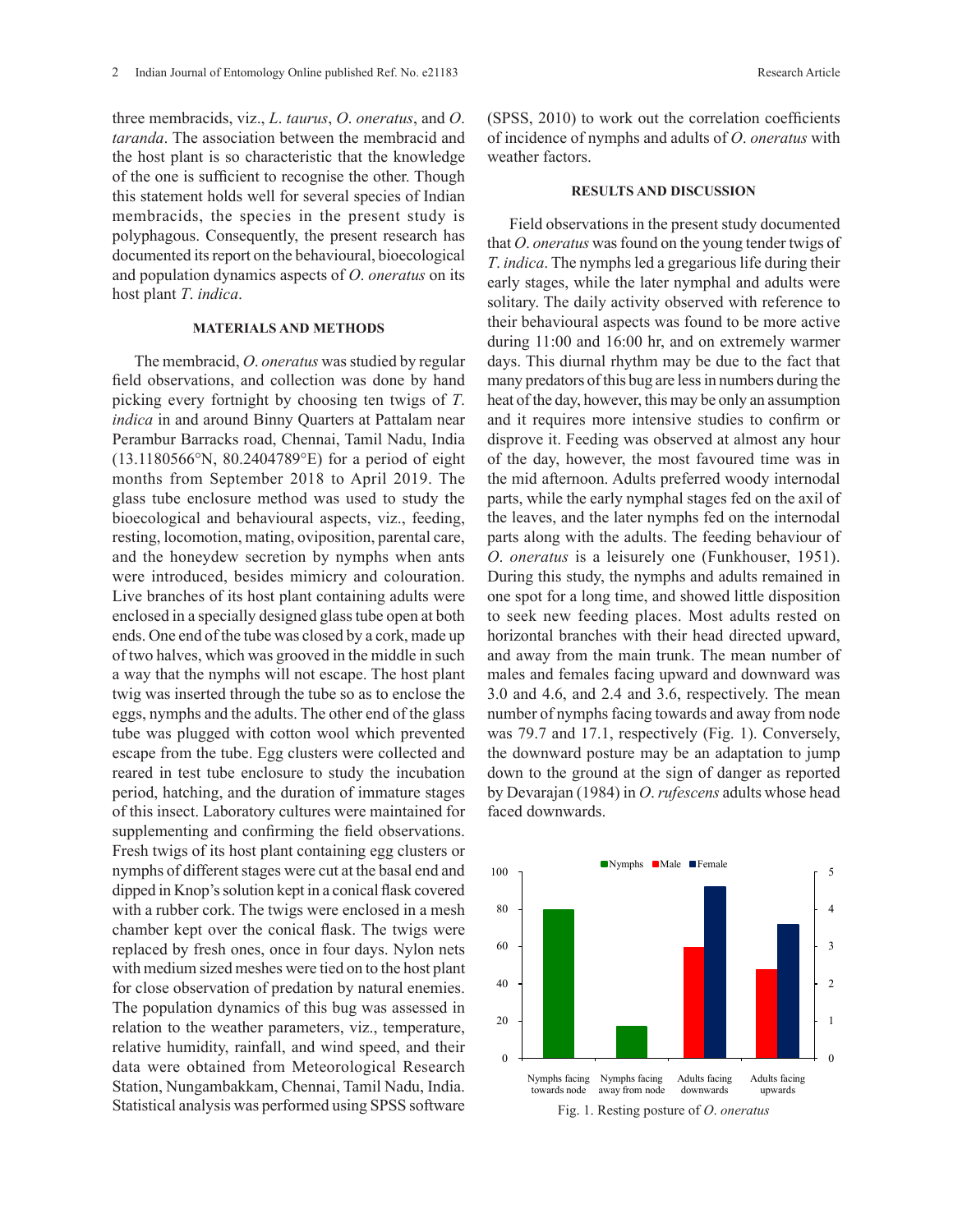*Oxyrhachis oneratus* movement was sluggish, and when disturbed, moved in a spiral manner around the twig of the host plant, and stopped their movement after moving to some distance. Adult males were more easily disturbed than the females and they exhibited a tendency to take to their wings on continued disturbance. Nymphs were incapable of flight when disturbed, and crawled around the twig in a spiral fashion, and settled down on a node far away from the point of disturbance as reported by Funkhouser (1951). A single female was surrounded by four to seven males, and for unknown reasons, all but one moved away in the present study. The pair remained for several hours in copula with their heads facing opposite directions. Mating occurred for 5 min, and thereafter, the male disengaged and moved away, and the female passed into the preoviposition period, and invariably oviposited on the young twigs of the host plant. Observation made on the mating behaviour of *Platycotis vittata* F. by Wood et al. (1984) showed that females mate up to five times, and the present study also revealed similar sequences.

Preoviposition period of 5-10 days was observed after mating (Funkhouser, 1951), while in the present study, it occurred for 3 days. Females possessed strong and powerful ovipositors, and searched for a suitable ovipositing site on the host plant, before making the puncture. In the act of oviposition, the ovipositor was held at right angles to her abdomen, and numerous eggs were laid in 'V' shaped manner, arranged in two rows wherein each row converged at one end and diverged at the other, and each row contained 12-19 eggs. The eggs were shiny white, elongate, with a slight curvature, while its basal part was round and its tip appeared clublike as in *L*. *leucaspis* Walker (Ananthasubramanian and Ananthakrishnan, 1975b). Membracids exhibit maternal care to the nymphs (Urquizo et al., 2020). In the present study, of *O*. *oneratus* guarded 71.4 to 83.3% of egg masses (Fig. 2), and in case a female was dislocated, another female took over the duty of guarding the eggs. Further, they showed aggressive behaviour to the enemies, by repelling them, thereby increasing the survival value of the eggs.

The incubation period was for a minimum of eight days and a maximum of 12 days, and extended to more than nine days in October and November (Fig. 3). This difference in the incubation period appear might be due to the effects of temperature, moisture, and humidity as extreme temperature and low humidity may retard embryonic development (Ananthasubramanian and Ananthakrishnan, 1975a,b). Hatching occurs during the



morning, and the whole process of hatching takes about 15 to 30 min, prior to which, the eggs increase in size, turns yellow, and the duration of egg stage differs, with a minimum of 5 days, and to a maximum of 16 days (Ananthasubramanian and Ananthakrishnan, 1975b). The same was observed in the present study too. During hatching, the hatching membrane which enclosed the embryo ruptured, the egg cap was forced upwards, and the head of the nymph projected out. The nymphs then pulled the terminal part of their abdomen out of the shell and rested for a while. Nymphal stages of membracids are caressed by ants for their anal secretion which are consumed by ants, and they in turn afford protection against predators and natural enemies (Nettimi and Iyer, 2015; Radha and Susheela, 2016). In the present study, *O*. *oneratus* nymphs were attended by the large black ant *C*. *compressus*, and the ant attendance was between 56.5 and 92.9% (Fig. 4). Similar observations were made by Sharma and Sundarraj (2011) on *Leptocentrus longispinus* Distant, *O*. *oneratus* and *O*. *tarandus*; and by Seni (2021) on *O*. *oneratus* and *L*. *taurus* which also demonstrated the value of ant attendance in increasing the survival value of nymphs. The nymphs behaviour ensured easy honey dew collection by ants, thereby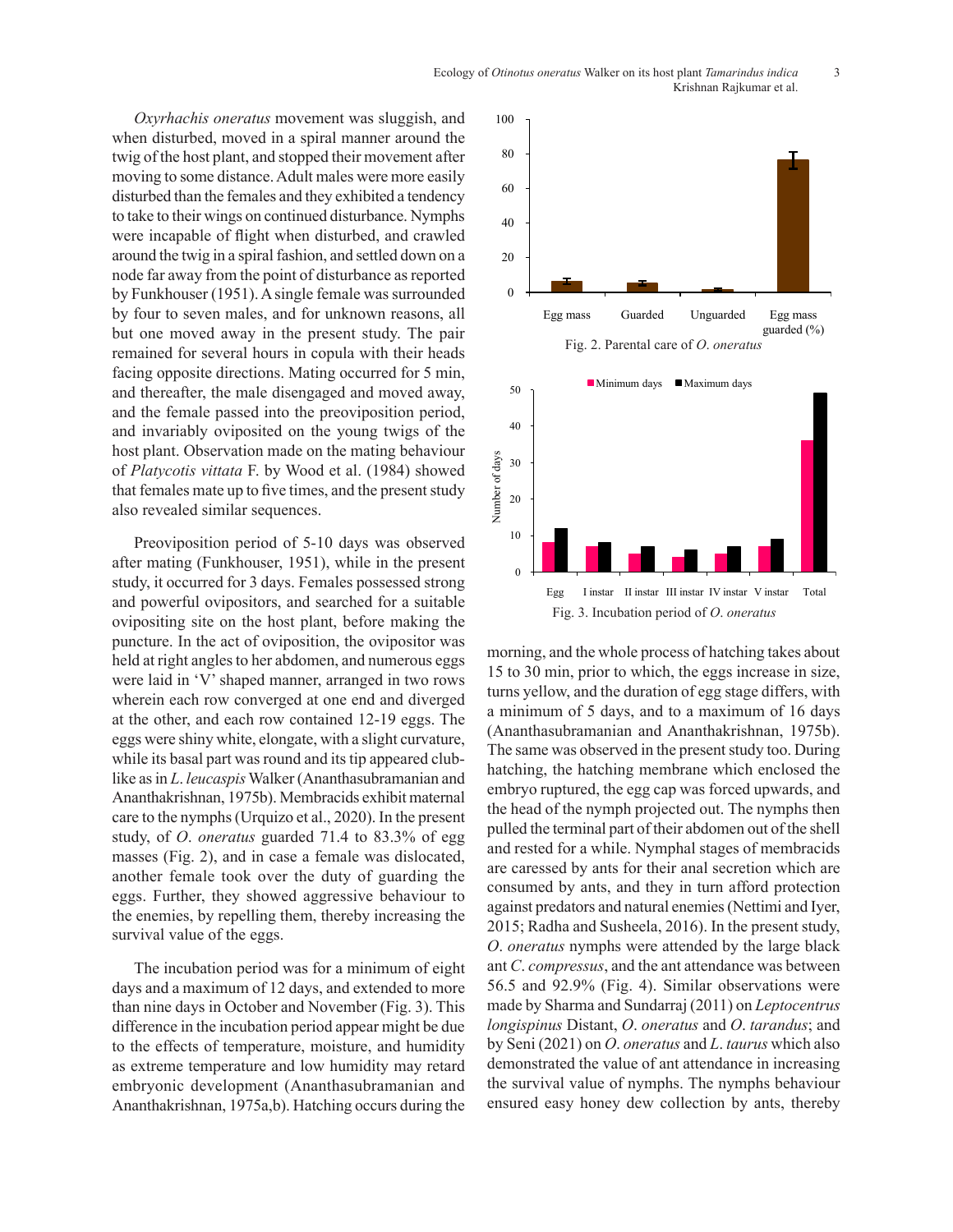

making trophobiosis a success as reported by Gjonov and Lapeva-Gjonova (2013).

In the present study, *G*. *brevifuniculatus* and *M*. *afrangiata* attacked the eggs of *O*. *oneratus*. No nymphal parasitoids was observed. Similar predation was reported by Ananthasubramanian and Ananthakrishnan (1975b) on membracid eggs by chalcidoid hymenopterans. Ananthasubramnian and Ananthakrishnan (1975a) proved the value of mimetic behaviour and cryptic colouration in the survival rate of membracids wherein they reported the mimetic nature of membracids body form and colour patterns that blend remarkably with the bark, flowers, buds, stipules, spines, and fruits of their host plants. In the present study, *O*. *oneratus* nymphs mimicked the thorns of the host plant, but with regard to their colouration, they were brightly coloured in contrast to the colour of the twigs on which they inhabited, and therefore were easily attacked by predators.

The population of *O*. *oneratus* gradually increased from December 2018 to April 2019, and its density showed the highest peak in the months of December, January and February. Decrease in their population was observed in the months of October and November (Fig. 5). Among the nymphs, the population of I instar was more when compared to other nymphal instars, and V instar was the least (Fig. 6). The adult population showed more number of females when compared to males. The average male: female sex ratio was 1:4.1, and was maximum in October (1: 5.4) and February (1:5.7) (Fig. 7). Student 't' test performed between the nymphs and adults was found to have a high level of significance between them, and the calculated 't' test value between males and females was found to be greater than the table value at 95% level of significance which indicated a significant difference between them









(Table 1). The weather parameters, viz., temperature, relative humidity, rainfall, and wind speed played a vital role in changing the population structure (Fig. 8), and the fluctuations were statistically correlated (Table 2).

The present study brought to light that the weather parameters played a significant role on the population fluctuation of *O*. *oneratus* and their peak period based on the seasonal periods. Temperature played a vital role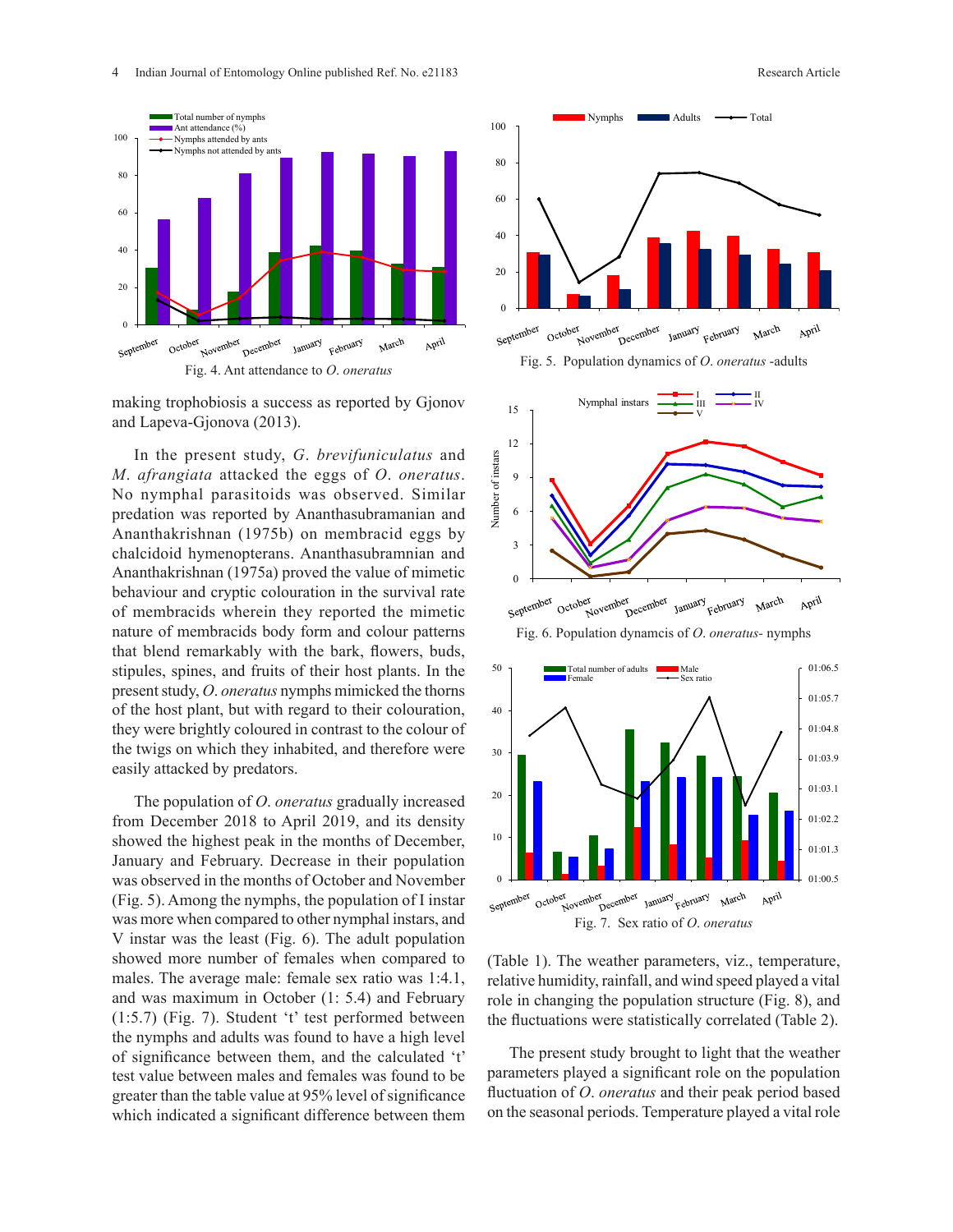

Table 1. Student 't' test analysis between nymphal and adult populations of *O*. *oneratus*

| Nymphal and adult population | Mean $\pm$ S.D.    | 't' value |
|------------------------------|--------------------|-----------|
| Total with I instar          | $-20.88 \pm 8.70$  | $-6.785*$ |
| Total with II instar         | $-22.34 \pm 9.06$  | $-6.971*$ |
| Total with III instar        | $-23.65 \pm 9.10$  | $-7.351*$ |
| Total with IV instar         | $-25.45 \pm 9.78$  | $-7.363*$ |
| Total with V instar          | $1.46 \pm 10.33$   | $-7.594*$ |
| I with II instar             | $2.78 \pm 0.61$    | 6.815*    |
| I with III instar            | $4.58 \pm 0.78$    | 10.188*   |
| I with IV instar             | $6.86 \pm 1.31$    | 9.852*    |
| I with V instar              | $1.31 \pm 1.85$    | 10.483*   |
| II with III instar           | $3.11 \pm 0.61$    | $6.081*$  |
| II with IV instar            | $5.40 \pm 1.19$    | $7.414*$  |
| II with V instar             | $1.80 \pm 1.59$    | $9.605*$  |
| III with IV instar           | $4.09 \pm 0.91$    | 5.612*    |
| III with V instar            | $2.29 \pm 1.52$    | $7.602*$  |
| IV with V instar             | $2.29 \pm 1.18$    | 5.471*    |
| Total with male              | $-47.31 \pm 19.07$ | $-7.02*$  |
| Total with female            | $-36.24 \pm 14.60$ | $-7.02*$  |
| Female with male             | $-11.08 \pm 5.92$  | $-5.29*$  |
| Total with nymphs            | $-23.53 \pm 10.41$ | $-6.40*$  |
| Total with adults            | $-30.01 \pm 11.73$ | $-7.23*$  |
| Nymphs with adults           | $-6.49 \pm 3.97$   | $-4.62*$  |

on the nymphal and adult populations. Moderate rainfall did not have any substantial influence, however, heavy rainfall did reflect on its population density in October and November. The population reached the peak in December and January due to congenial condition involving moderate temperature, relative humidity, rainfall and wind speed. Ali et al. (2008) reported that the population density of *O*. *tarandus* was associated with temperature, relative humidity, rainfall, and vapour pressure. Lopes (1995) reported that the abundance of membracids were high from the months of October to February, while from March to September, they showed a decrease in their numbers. Rajkumar et al. (2001) reported that the population density of *O*. *taranda*

Table 2. Statistical inferences between population of *O*. *oneratus* and weather parameters

| Weather          | Correlation | Regression equation        | $\cdot$ + |
|------------------|-------------|----------------------------|-----------|
| parameters       | coefficient |                            | value     |
| Minimum          | $-0.394$    | $Y = 25.223 - 7.06E - 02X$ | $-1.046$  |
| temperature      |             |                            |           |
| $(^{\circ}C)$    |             |                            |           |
| Maximum          | $-0.030$    | $Y=32.471-5.66E-03X$       | $-0.073$  |
| temperature      |             |                            |           |
| $(^{\circ}C)$    |             |                            |           |
| Relative         | $-714$      | $Y=330.998-9.076X$         | $-2.281$  |
| humidity $(\% )$ |             |                            |           |
| Rainfall         | $-776**$    | $Y = 84.331 - 0.211X$      | $-3.013$  |
| (mm)             |             |                            |           |
| Wind speed       | 0.084       | $Y=6.200+7.422E-03X$       | 0.207     |
| (Km/h)           |             |                            |           |

\*Significant at p=0.01; \*\*Significant at p=0.05%

attained its peak in September, declined in October due to heavy rainfall, and was then stable from December to February, and thereafter in March, April and May, decreased due to increase in temperature. It was shown that the population fluctuation of both the nymphs and adults had a positive correlation to temperature only to a certain extent, because at very high temperature, the population was affected and the population remained quite static. The population of *L*. *taurus* (Rajkumar et al., 2011a), *O*. *oneratus* (Rajkumar et al., 2011b) and *O*. *taranda* (Rajkumar et al., 2011c) reported highest peaks in the months of October, November and December due to rainfall, and its decline in May due to high temperature, besides less rainfall and relative humidity. Bijewar et al. (2018) and Brahman et al. (2018) also reported that the population of *O*. *oneratus* was high in September and October. Henceforth, the precise role of various abiotic and biotic factors on the population fluctuation of membracids are to be determined by further studies.

Although the present findings has brought to light the salient ecological and behavioural aspects of *O*. *oneratus*, future line of investigations are needed, and studies on membracids exposed to different species of plants may show more ecological and biological aspects when ventured in different geographical regions of host diversity.

#### **REFERENCES**

- Ali M S, Sattar A, Chaturvedi O P. 2008. Population dynamics of babul hoppers (*Oxyrhachis tarandus* Fab) as influenced by weather parameters in north Bihar. Indian Journal of Agroforestry 10(2): 105-107.
- Ananthasubramanian K S, Ananthakrishnan T N. 1975a. Taxonomic, biological and ecological studies of some Indian membracids